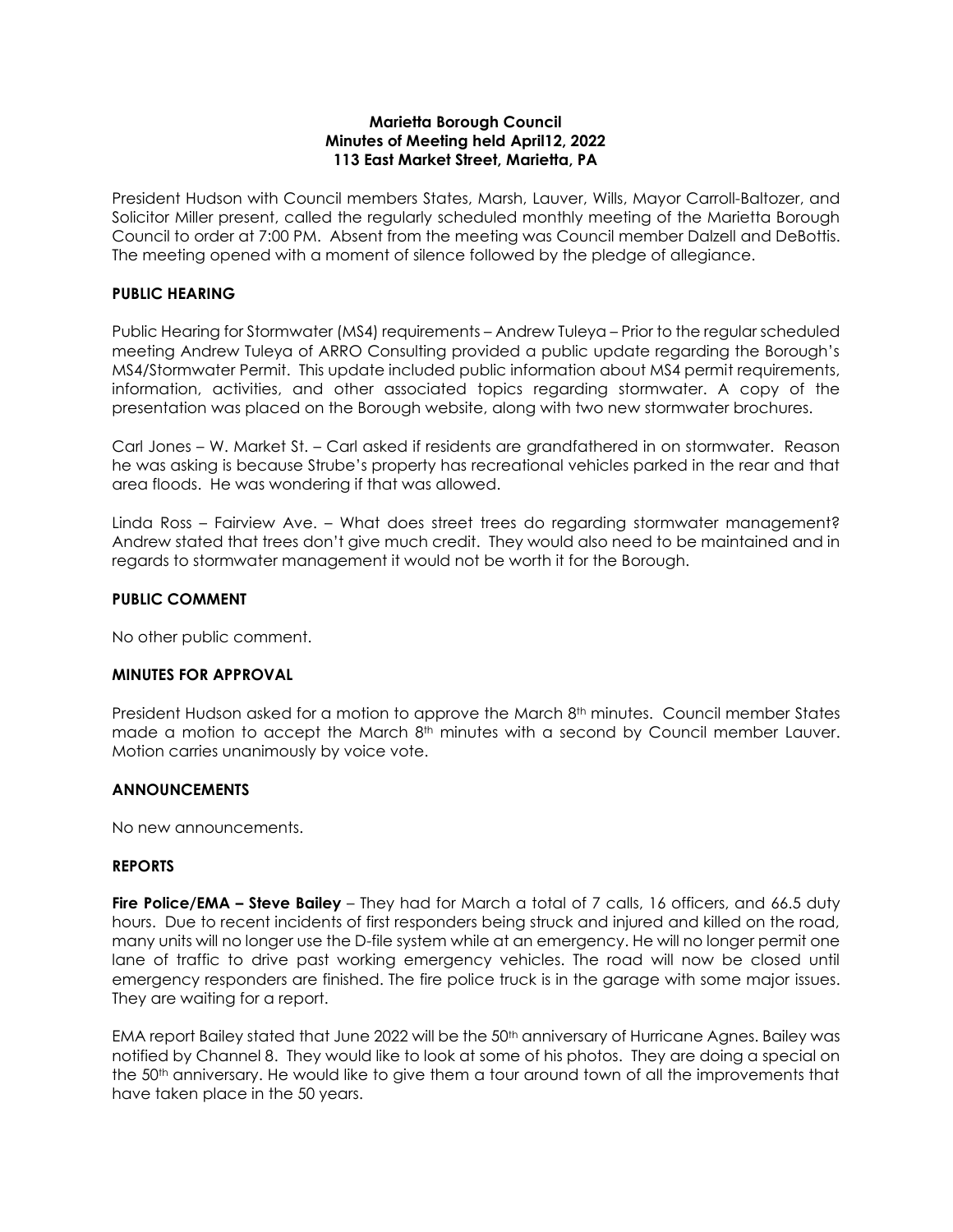**Pioneer Fire Company – Bryon Smith** – They ran twenty (20) fire calls and seven (7) QRS calls for a total of twenty-seven (27) calls for March. They need new members. They have meat bingo coming up.

**Pioneer Fire Company Financial Statement – Jeffery Marsh** – Council member Marsh reported the balance as of February 28, 2022, was \$2,234.53. Council member Marsh made the motion to accept the report as presented with a second by Council member States. Motion carries unanimously by voice vote.

**Sewer –Freddy States** – The report dated March 2022. The sewer fund has a savings account balance of \$222,298.01 and a checking account balance of \$1,311.70. Council member States motioned to accept the report as presented with a second by Council member Lauver. Motion carries unanimously by voice vote.

**Recycling –Freddy States** – Council member States reported that the recycling report for February was 22,920 pounds recycled, totaling 11.46 tons. Council member States made a motion to accept the report as presented with a second by Council member Marsh. Motion carries unanimously by voice vote.

**Treasurer – Sharon Bradnick** – The General Fund Monthly Breakdown dated April 12, 2022, was presented. The total general fund accounts are \$1,028,740.99. Council member States motioned to approve the report as presented with a second by Council member Marsh. Motion carries unanimously by voice vote.

**Secretary – Sharon Bradnick** – Council received the profit and loss statements for the month of March. At the end of March, we show that our income is \$25,292.99 for the month. January through March we have income of \$1,978.31.

Sharon stated that the auditors should be in next month to close out the audit.

**Vesta Furnace – Dave Haneman –** Haneman stated they met and spoke about River Fest. The artist will be coming in on Monday for the Plein Air. There will be a meet and greet at the Musselman Vesta next Friday for the artist. They are working on the RiverFest for June 24 to June 26. Rivertownes' updated their insurance with Murray Insurance. They had a group of homeschoolers come and visit the Musselman Vista and more are to come in this week. The panel is being worked on to be placed on the trail.

**Mayor's Report – Rebecca Carroll-Baltozer –** Mayor Carroll-Baltozer thanked Lieutenant Hall for serving 20 years with Susquehanna Regional Police. Baltozer sat on a panel for Leadership Lancaster, which is for future leaders of Lancaster County. They spoke about the importance of public policy. Baltozer is also going to do a ride along with the police department this month.

# **STANDING COMMITTEE REPORTS**

#### **Administrative – President Hudson**

President Hudson stated that their meeting was a little longer. The Borough put in sidewalks on Fairview Avenue and the owner came in to speak with the committee because the owner does not feel that the payment is appropriate. This will be discussed by council on how to proceed. The committee also discussed the potential hire.

President Hudson stated that we have a Memorandum of Understanding from the Lancaster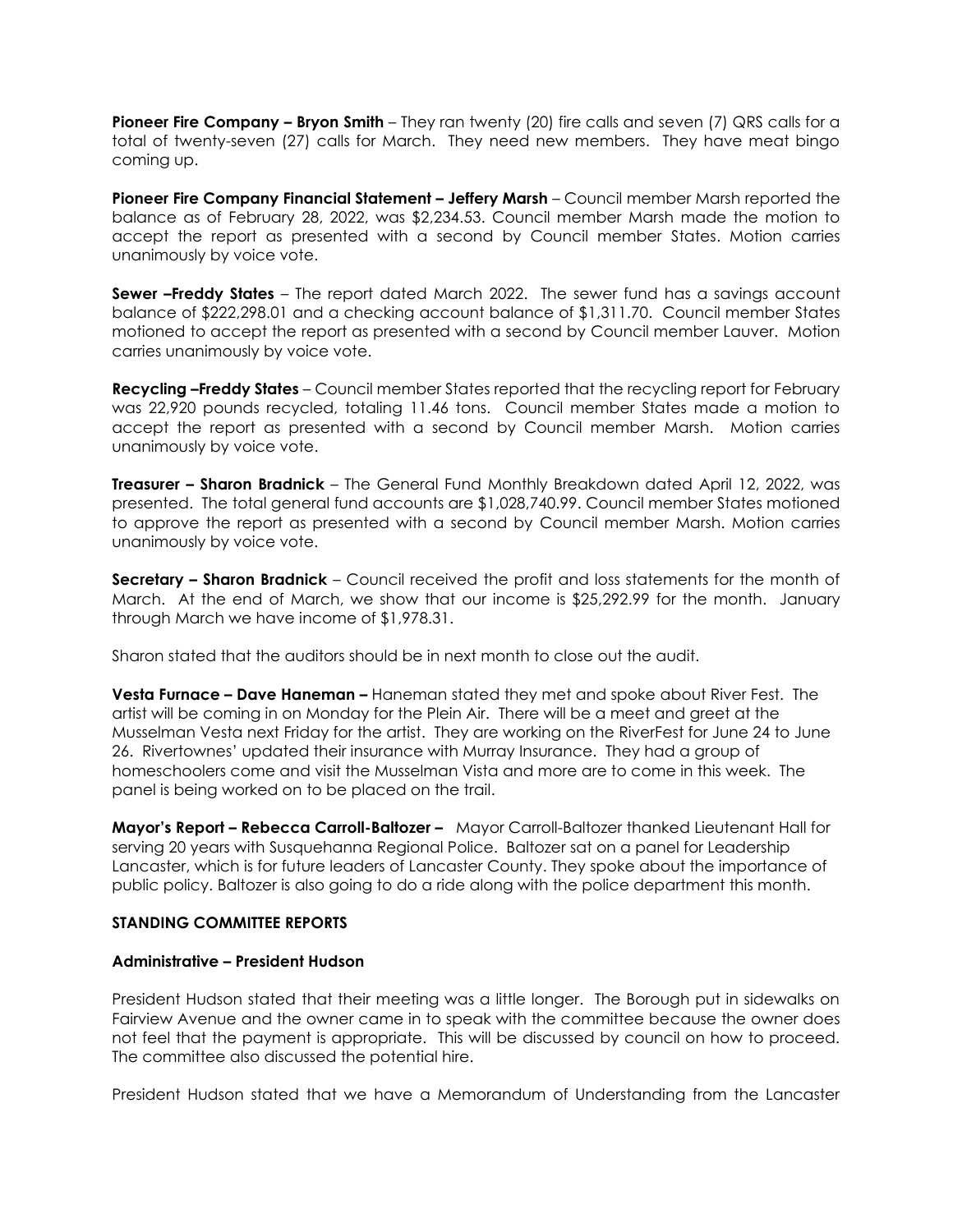County Conservation District. They made some small changes, the attorney looked over things and everything is in order. Council member States made a motion to accept the MOU with LCCD, with a second by Council member Wills. Motion carries unanimously by voice vote.

President Hudson stated that we need to appoint a voting delegate for the PSAB Conference. Council member Lauver made a motion to appoint Freddy States as our voting delegate with a second by council member Marsh. Motion carries unanimously by voice vote.

President Hudson stated that we have Resolution 19-2022 to do an exemption to the Liquor Control Board for Noise Control. We get better enforcement using our police. Council member States recused himself on voting. Council member Marsh made the motion with a second from Council member Lauver. Motion carries unanimously by voice vote.

President Hudson stated that we advertised in the newspaper, on-line, Merchandiser, Facebook, and our website. We had applications and the administrative committee went through the applications and then we interviewed. Unfortunately, we had one applicate that tore his ACL before the interview and that put him out of the interview process. We decided on a gentleman by the name of Harold Trout. He had good references and worked for Turkey Hill. President Hudson made the motion to move forward and hire Harold Trout with a start date of May 2, with a second by Council member States. Motion carries unanimously by voice vote.

#### **Planning/Zoning/Environmental – Bill Dalzell**

Council member Dalzell was not present.

Council member States stated that we had Eugene Hilton put in an application to serve on the Planning Commission. States made the motion to appoint Eugene Hilton to the Planning Commission with a second by Council member Lauver. Motion carries unanimously by voice vote.

## **Public Outreach – Steven DeBottis**

Council member DeBottis was not present.

## **Public Safety – Jeffery Marsh**

Council member Marsh stated they had a discussion on electric vehicle charging stations. He would like to move forward with creating a draft ordinance that needs to take place in the near future on electric vehicle charging stations. The Borough needs to get ahead of this.

## **Public Works – Freddy States**

Council member States stated that the new hire will start May 2nd. This will allow him to learn things before Glenn retires. States said that Hickernell reached out to him to see if we need any grant money for parks. Dave Hickernell got us a grant from DCNR in the amount of \$200,000. What we would like to do with this grant is to redo the tennis courts and remodeling the restrooms at War Memorial Park. If there is money left over they would like to put this towards the concession stand.

Council member States made a motion to accept the resolution for DCNR Grant in the amount of \$200,000 for War Memorial Park with a second by Council member Lauver. Motion carries unanimously by voice vote.

Council member States stated that the other big project that we are working on is the rest of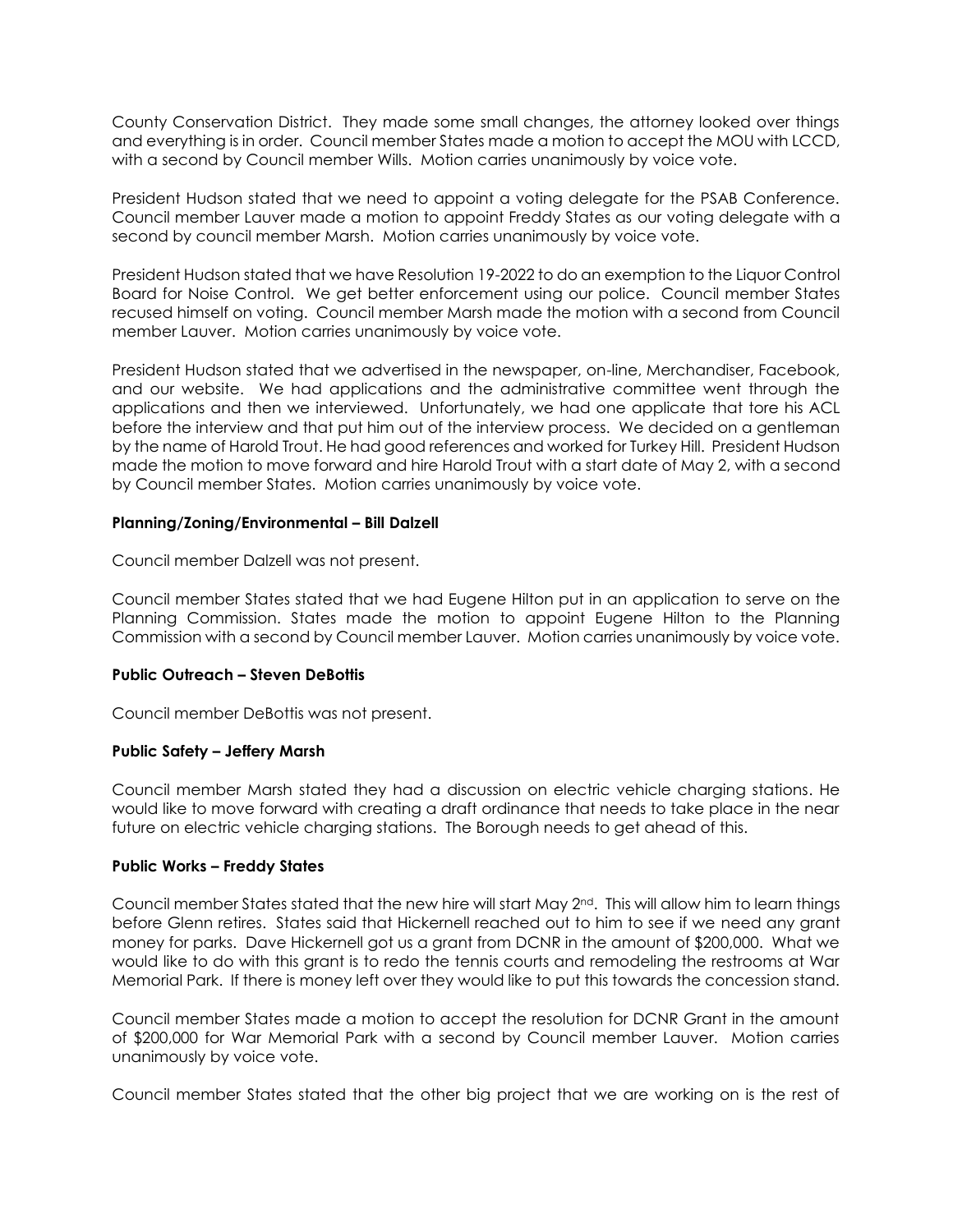Furnace Road, Tot Lot and the trail running along the Front Street Park. We need to hire an engineering firm to put this project together. We have been using ARRO for a lot of work here in the Borough. ARRO put together a cost basis to do the engineering fees which total around \$90,000 but this was priced out as if the projects are separate. There are a lot of duplicate costs in the quote and if everything is done at the same time these duplicate costs would go away and would bring the cost down to around \$60,000. States made a motion to hire ARRO Consulting as the engineer for the Furnace Rd/Front Street project with a second by Council member Wills. Motion carries unanimously by voice vote.

They met earlier with Steve Shireman with the Marietta-Donegal Joint Authority. They are having issues with trees coming down around the sewer plant. The trees are on Marietta property and would like to have the trees trimmed. He is going down to look at this area tomorrow.

States stated that street sweeping is May 2<sup>nd</sup> and 3<sup>rd</sup>. On May 9<sup>th</sup> and 10<sup>th</sup> we will be crack sealing the streets. Look for the signs.

States stated that the apartment complex at 421 W. Market Street reached out that they have at least 300 cars coming and going and they would like to have a four way stop sign placed at West Market Street and Bridge Street. We can not use stop signs as a traffic calming. We can reach back out to them to have them do a traffic study.

### **Executive Session**

President Hudson asked for an executive session to go over some litigation matters that the Borough is undertaking.

Council dismissed for an executive session at 8:11 PM Council reconvened from an executive session at 8:24 PM

Solicitor Miller informed the public that the executive session was to discuss strategy on a piece of litigation, with no vote taken while in the executive session.

#### **SPECIAL COMMITTEE REPORTS**

**JOINT SEWER AUTHORITY – Jeffery Marsh –** The Sewer Authority is running smoothly. They had a discussion earlier on the tree trimming. They are also waiting for a third estimate for the paving on the entrance to the plant.

**NWRT Committee –Jeffrey Hudson –** Nothing new, the meeting is April 23.

**Shade Tree Committee – Bill Dalzell –** Not present.

### **OLD BUSINESS**

No old business.

#### **NEW BUSINESS**

No new business.

**PUBLIC COMMENT**